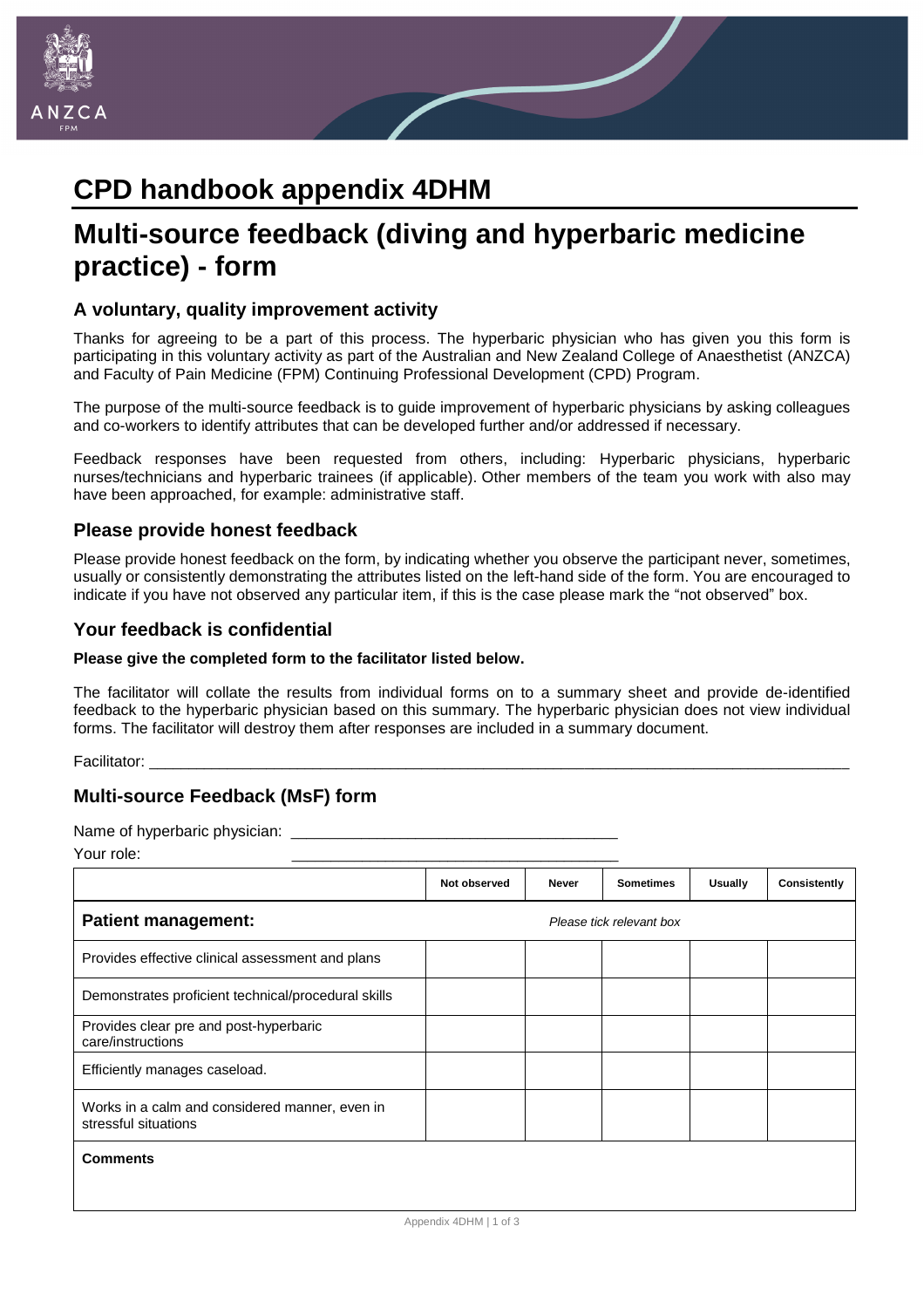|                                                                            | Not observed             | Never | <b>Sometimes</b>         | <b>Usually</b> | Consistently |  |
|----------------------------------------------------------------------------|--------------------------|-------|--------------------------|----------------|--------------|--|
| <b>Communication and teamwork:</b>                                         | Please tick relevant box |       |                          |                |              |  |
| Communicates effectively with patients and family or<br>carers             |                          |       |                          |                |              |  |
| Communicates effectively with colleagues and other<br>health professionals |                          |       |                          |                |              |  |
| Clearly documents assessment and management<br>plans                       |                          |       |                          |                |              |  |
| Provides relevant and clear clinical handovers                             |                          |       |                          |                |              |  |
| Recognises and respects the contribution of other<br>team members          |                          |       |                          |                |              |  |
| Participates in team aspects of care                                       |                          |       |                          |                |              |  |
| Leads the team when circumstances require                                  |                          |       |                          |                |              |  |
|                                                                            |                          |       |                          |                |              |  |
| Advocacy and professional attributes:                                      |                          |       | Please tick relevant box |                |              |  |
| Shows respect for patient privacy and dignity                              |                          |       |                          |                |              |  |
| Advocates for management options in the best<br>interests of the patient   |                          |       |                          |                |              |  |
| Recognises and manages the limits of his/her<br>experience and expertise   |                          |       |                          |                |              |  |
| Recognises and manages conflict                                            |                          |       |                          |                |              |  |
| Acts in an ethical manner                                                  |                          |       |                          |                |              |  |
| Shows cultural awareness and sensitivity                                   |                          |       |                          |                |              |  |
| Is punctual and reliable                                                   |                          |       |                          |                |              |  |
| Is contactable and responds appropriately when<br>needed                   |                          |       |                          |                |              |  |
| <b>Comments</b>                                                            |                          |       |                          |                |              |  |
|                                                                            |                          |       |                          |                |              |  |